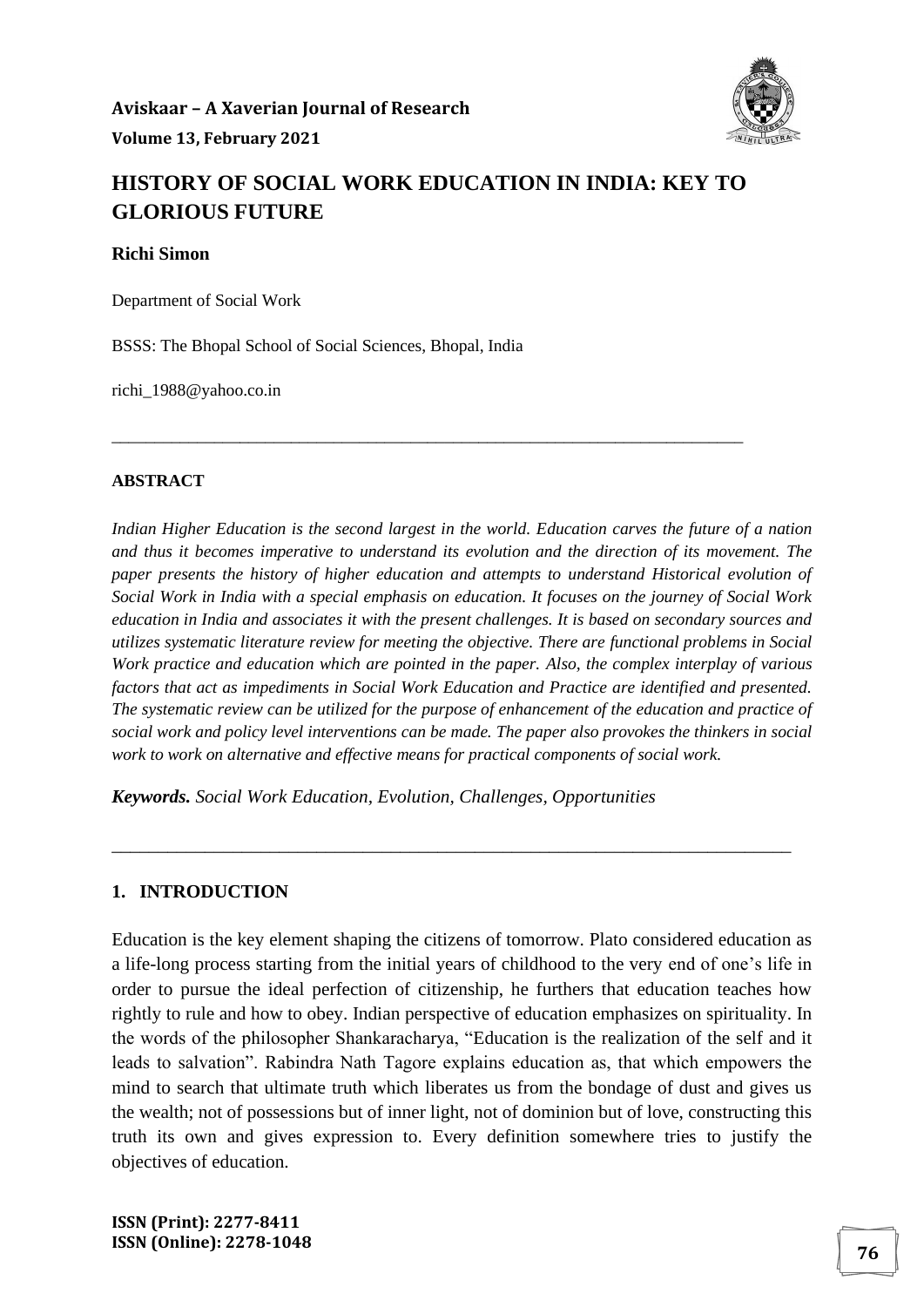

In order to comprehend social work education, it is first essential to know the concept of Social Work as a defined by scholars so as to develop an understanding of it as a discipline and as a practice profession.

According to Friedlander (1964), "Social work seeks to assist individuals, groups and communities to reach the highest possible degree of social, mental, and psychological wellbeing. Its function requires awareness of the dynamic interplay of personal, biological, and psychological elements within the socio-economic forces of the environment of human beings [1]."

Right from the very beginning field work has been of prime importance in social work. It is the core strength of social work curriculum.

### **2. SOCIAL WORK EDUCATION AND PRACTICE IN INDIA: THE PAST**

From philanthropy to profession, Social Work in India has evolved gradually over years. Though the notion of Social Work is as old as mankind, most historians believe that as a professional concept Social Work got recognition only in the 19<sup>th</sup> century. Social Work being a faculty of recent origin is reported of specific challenges as well. Social Work Practice in India was introduced by the Americans in 1930s, where they were eager to share their new fruitful treatment methods and Indians started adopting the American model of Social Work Education. With time, this model has been to a certain extent customized to Indian needs, where regular students in India are exposed to field via concurrent field work practice (normally 2 days a week) and other practical components that are also taught in theory classes. This combined model is the ideal approach [2].

### *2.1 Social Work in Ancient India*

Nature of social service was charity. Social welfare activities were performed by means of Yagnas; most popular mass-rituals known in Vedic times. Privileged class had the duty to serve the poor, not to show superiority but in order to get Moksha. The duties were only defined as per religion in the Vedic times, there was no provision of adjudication. However, caste system that sprung towards late Vedic era posed serious threat to the state of welfare. Buddhism also accepted the karma theory and promoted giving 'bhiksha' to the 'bhikshus' residing in 'sangha'. It was Ashoka who developed a comprehensive system of social welfare, including women's welfare, rural development, rehabilitation of poor, and regulation of prostitution and provision of public utilities [3].

### *2.2 Social Welfare during the Sultanate*

The sultanate was an Islamic state. The King had to maintain peace, protect the kingdom against external attacks, levy and realize taxes and provide justice to the masses. Certain towns like Delhi, Lahore, Panipat, Kol etc. became the loci of welfare. Hospitals, Madarsas, Mosques, Granaries, jamaitkhanas etc, were well established in these centres. Caste cities got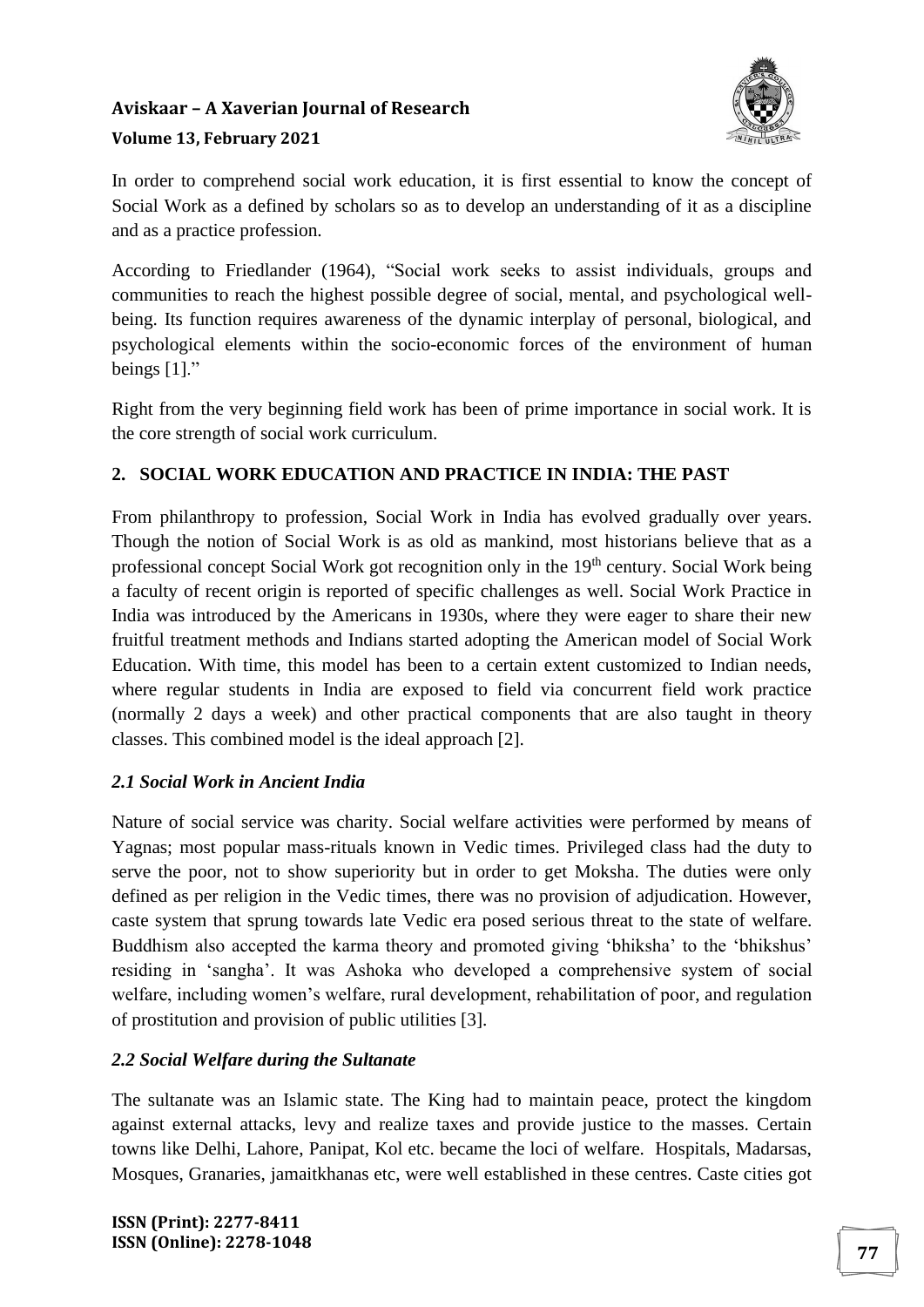### **Aviskaar – A Xaverian Journal of Research**



#### **Volume 13, February 2021**

developed as cosmopolitan urban centres. This era is also pointed with stagnation of science, growth of orthodoxy, deep hierarchical order. The social mobility among different groups was yet prohibited, and important roles were confined to certain castes and classes [4].

#### *2.3 Social Welfare during the Mughal Rule*

Humayun despite a muslim ruler, made a bold attempt to prohibit Sati system. The most notable ruler of Mughal kingdom was Akbar who abolished slavery in 1583 and introduced equality including freedom of religion to his subjects. 4 categories – 1. Seekers of true knowledge, 2. Devout persons, 3. Destitutes, 4. Person of noble lineage who would not 'out of ignorance' take employment were eligible claimants for availing grants. However, the institutions responsible for redistribution of wealth downwards soon got corrupted and the only means of relief got limited to free kitchens – langars [5].

#### *2.4 Modern Social Work*

The modern era can be further understood in three time zones - Pre-British, British and Post-British times. In Pre-British times Indians followed the system of joint family, village community and village temple. British rule inspired social reform and Christian missionaries worked for education, equality, health etc. which later became the grounds of emancipation and social evils and practices were attacked. The foundation of modern social work was laid by Christian Missionaries in 19th century. Orphanages, Hospitals, and Schools were established, and certain legislative measures were also adopted by British rulers. However, the year 1936 marks the golden beginning of Social Work Education in India when Sir Dorabji Tata Graduate School of Social Work got established in Bombay and formal training began.

After Independence, social welfare provisions were well defined in Indian constitution. However, as the practice of social work got adopted from the west, indigenous literature, superstitious cultural ethos, multiplying responsibilities, varied a dynamic normative and pragmatic dimension, close ties with welfare state and missing ethical framework pose serious challenge to social work education and practice. The old social movements that are primarily economic in nature and the new social movements focusing on cultural creativity, autonomy and capacity to act on all aspects of human experience, are connected to the changes in social work. It becomes imperative to understand that social work in India has not grown in isolation but within a complex, diverse and dynamic framework which poses challenges as well as opportunities [6].

### **3. SOCIAL WORK EDUCATION AND PRACTICE: THE PRESENT**

Though quantitatively expanded well, research suggests that the Higher Education system in India itself suffers from certain lacunas irrespective of the disciplines concerned.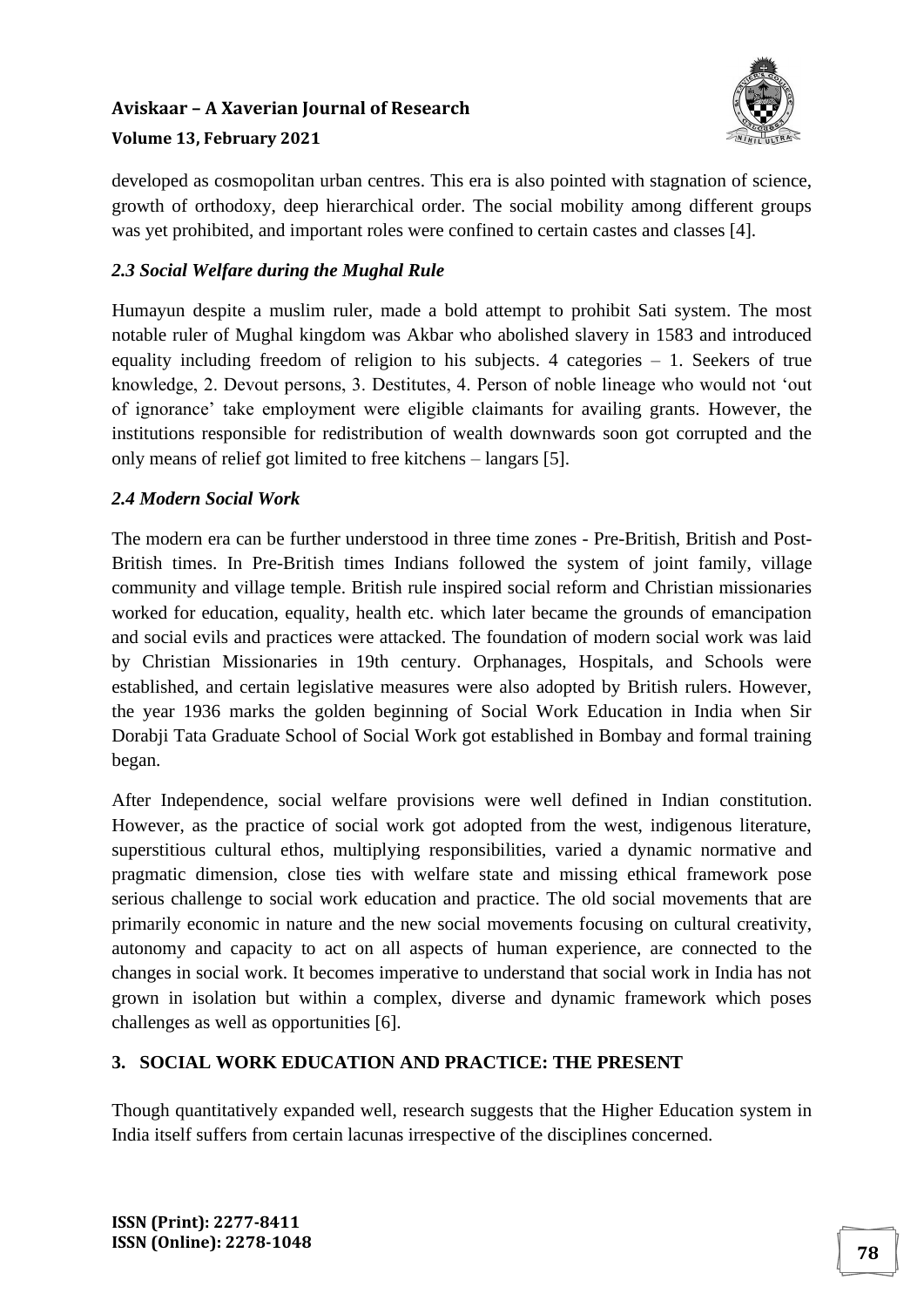

Research studies have reported that higher education in India had expanded only in quantity and not quality [7], [8], [9]. India's higher education is bureaucratically inflexible, governed by poor structures and uneven and modest quality at best. Even the regulatory and accreditation mechanisms and processes to assure quality are highly perplexing [10].

It was inferred that the problems of Indian Higher Education are deep rooted and arise out of a range of dilemmas like historical constitution of Indian higher education, organizational culture and attitudes that people hold due to the nature and functions in society itself [11]. The accreditation process of colleges and universities must shift from inputs and processes to outcomes and results for quality assurance. It was furthered that the best and brightest must be attracted to the teaching profession to assure best quality education [12]. There is a felt urge to establish an accountable system of quality in higher education where every stakeholder needs to be recognized, studied, employed and supported to the full extent [13].

Shri M. Venkaiah Naidu in his address acknowledged that professional education suffers from shortage of qualified staff, insufficient infrastructure, and is not aligned as per global demands. Also, there is no system to ensure accountability and performance of teachers. He also expressed his concern on tapping 65% of the population which is below 35 years of age [14].

The flaws in Indian higher education are also reflected in Social Work education. Where on one hand the discipline is of recent origin and adopted from the west, the current framework also poses numerous challenges in front of social workers.

Social work education needs to be a perfect blend of theory and practice. However, when it comes to the Indian context, limited indigenous social work literature and non-involvement of practice teachers in the process of grading pose serious limitations to social work education [15]. It has also been pointed that the major shortcoming of social work education in India is its inability to sufficiently indigenize its knowledge base. The basic teaching material with respect to interventionist methods (the holy trinity of social case work, social group work and community organisation) is still primarily American [16].

Apart from this, it was pointed that the student teacher ratio in most programmes of social work is ideal which helps the students to interact with the faculties well, however, the quality of faculty, and the missing link between industry demands and academic curriculum is a major obstacle in developing social work. It was suggested that there should be strong link between alumni and educational institutions. Also, alumni from their practice environment should contribute in updating the teaching curriculum focusing on the skills and knowledge aimed for in the employment market. One year specialization is yet a mockery of the course and absolutely specialized courses should be started by the schools of social work and degree in social work should be more generic in nature with a strong focus on social work theory and practice. The programmes in social work that offer certain specializations don't guarantee that upon employment the learner will specifically enter into the same field. Also, it was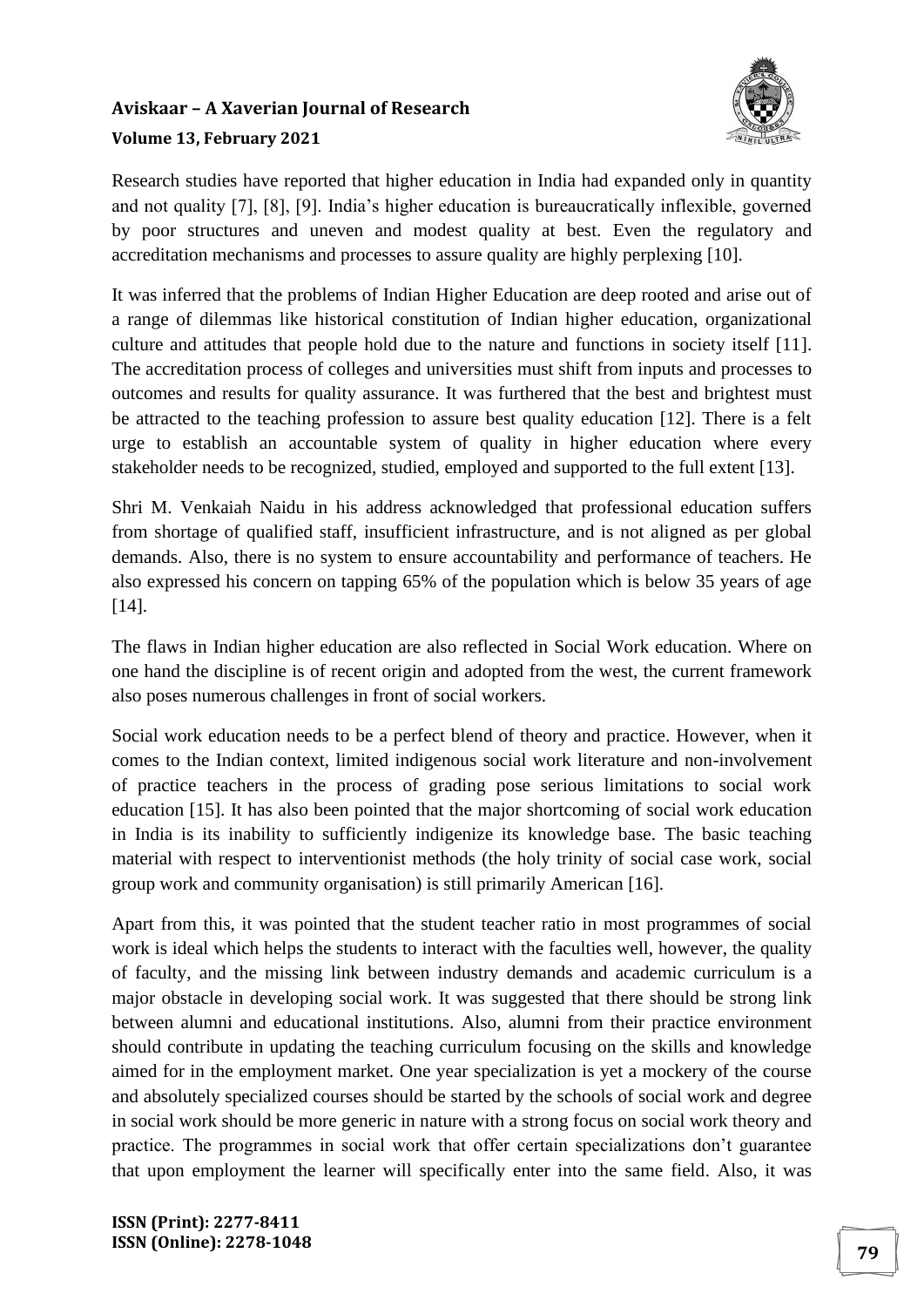

pointed that most programmes are shifting towards the business orientation and money making avenues and soon it would be education that would take the shape of business. His observations and predictions are somewhat turning true today [17].

Society expects that social workers should be dedicated to the pursuit of social justice, the enrichment of the quality of life, and the development of the full potential of each individual, group, and community in the society. Yet, it is important to realize that the term 'Professional Social Worker' is applied only to full time experts who have had received their training at recognized higher educational institutions and have qualified themselves through examinations. It has been an obvious observation that with the numerous organizations recruiting Non-MSWs as Social Workers and at other allied positions and other challenges of educating, recognition, and the like, professionalization in Social Work has time and again put to question. Today, Social Work is not just a regular full-time course but is also offered at distance mode through open and distance learning, and in a way is coming within the reach of all aspirants. However, the aspirations of the students studying in the urban areas mostly get curtailed to finding a job in the urban areas [18].

Today, Social Work is essentially in a real challenging and ambiguous position. It must move beyond the restrictions to rediscover ambiguity and uncertainty in terms of set of factors (including risk factors), which drive human cognition, motivation and behaviour. For a better future, focus on removing impediments and improving higher education is a must. There had also been dilemma about what would be the exact form and purpose of Code of Ethics in a heterogeneous society like India, which remains unresolved [19]. Research suggests that better resources, networking, exposure and inclination towards experiential learning will enhance the quality of education in social work. Also, continuous monitoring and enhancement is needed to improve quality which will also result in changed perception of social work as a discipline and profession [20].

The recent COVID-19 pandemic has posed yet other serious threats to the practice-based disciplines. On one hand, minimal Government interventions do imply the need for social work in contemporary times, yet, on the other, training social workers in a blended mode with field work practices and other practical components happening in online mode marks a serious question to the understanding of practical aspects itself.

The road to excellence is often difficult but definitely full of opportunities. It is true that social work in modern times has many challenges ahead, yet, like Thomas S. Monson rightly said, 'Our most significant opportunities will be found in times of greatest challenges', these challenges do present significant opportunities for growth and change.

### **4. EXEMPLIFYING SOCIAL WORK EDUCATION**

Despite of the challenges Social Work Education has materialised in concrete form. Though limited in count, the work of some of the social workers is significantly noted.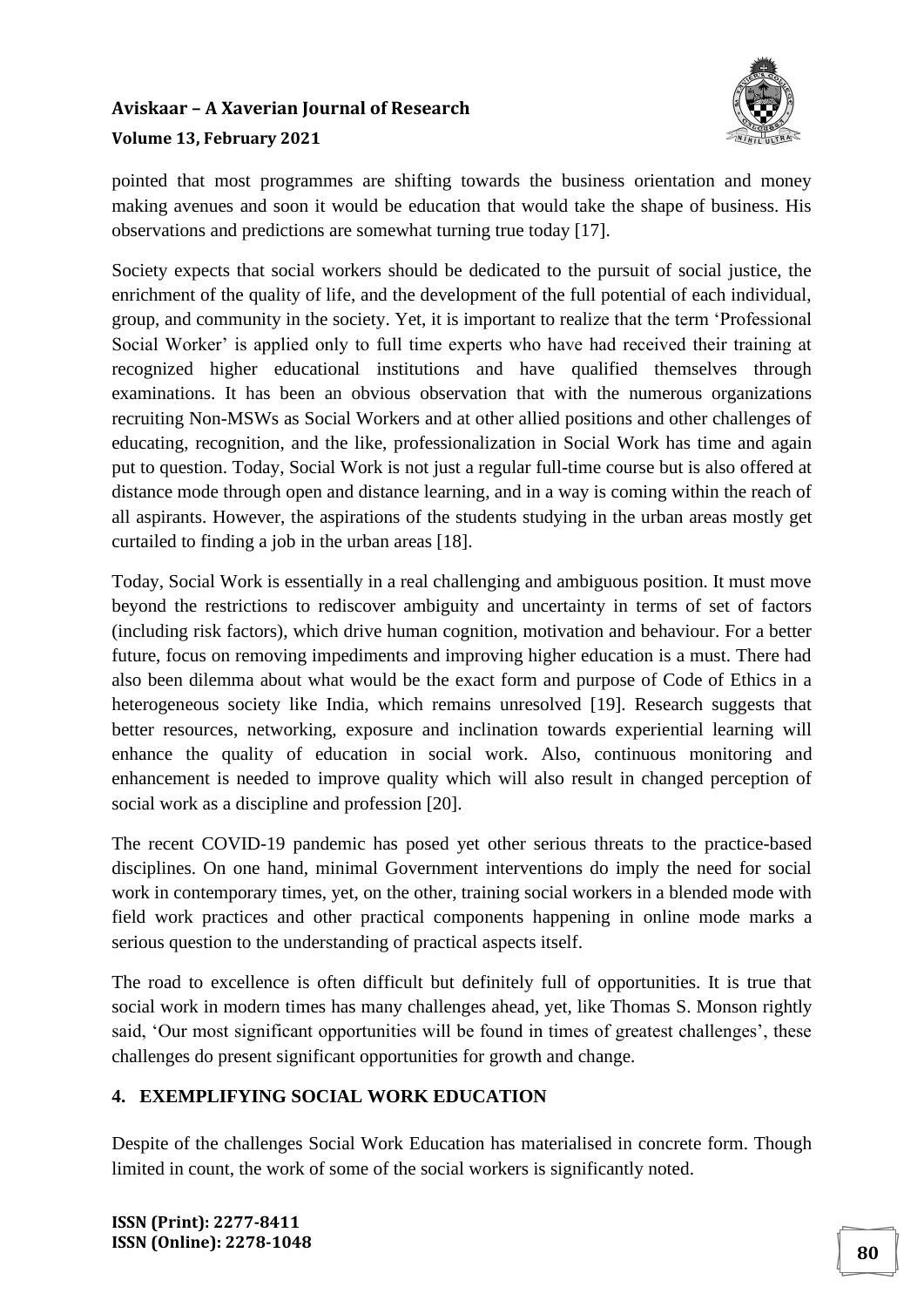

TISS is the pioneer institution in social work and has produced alumni like – Ms. Medha Patkar, a social activist who need no introduction. Her work in Narmada Bachao Andolan and interventions in the issues of tribals, dalits, farmers, labours speak for itself. She founded National Alliance of People's Movement. She also was a commissioner to World Commission on Dams. Another person of significance from the school of social work is Ms. Poornima Mane, an expert on sexual and reproductive health, former President and CEO, Pathfinder International. She has also been associated with UN in the capacity of United Nations Assistant Secretary-General and UNFPA Deputy Executive Director (Programme); World Heath Organization and UNAIDS.

The second school of social work – School of Social Work, Delhi University, has to its credit famous personalities like Mr. Feisal Alkazi, Founder of Ankur, a society for alternatives in education, is also an educationist teaching students at Jamia. He is also a theatre director and activist, with over 20 books to his credit and over 200 plays directed by his group 'Ruchika'.

Professor Manoj Jha, another notable product of School of Social Work, Delhi University, has been rendering his services as Professor, Social Work, Delhi University and is also a member of Rajya Sabha. Also, he is the spokesperson of the Rashtriya Janta Dal.

Not just in practice and activism, social workers have also contributed to social work education. Prof. Gracious Thomas, B.A., M.A., Ph.D. and D. Litt in Social Work is the founder Director of School of Social Work at IGNOU, New Delhi. Highly experienced in academics and research he has made valuable contributions to Higher Education (Open and Distant Learning (ODL)) particularly in Indian context.

However gloomy it may appear, prominent social workers have always proved that nothing is impossible and where there is a will, there certainly will be a way.

### **5. CONCLUSION**

Social work as a discipline though is of recent origin and has a long journey ahead suffers from the basic impediments of Indian higher education and other specific issues. Some of them are imposed by structures and functions of the society itself, while there are others that have developed with time. Definitely some factors are beyond control, like the recent effects of COVID-19 on education, yet alternatives need to be meticulously and uniformly worked on in order to cope up with the challenges posed by time.

In order to write the glorious future of social work education and practice, subsequent revisions and changes are needed in the discipline as well as in higher education system itself, which though worked upon are miniscule. Also, a robust selection of qualified teaching staff and training of the faculties, provision of licensing of practitioners, and integration of practice into theory for building knowledge base will promote better social work education and practice.